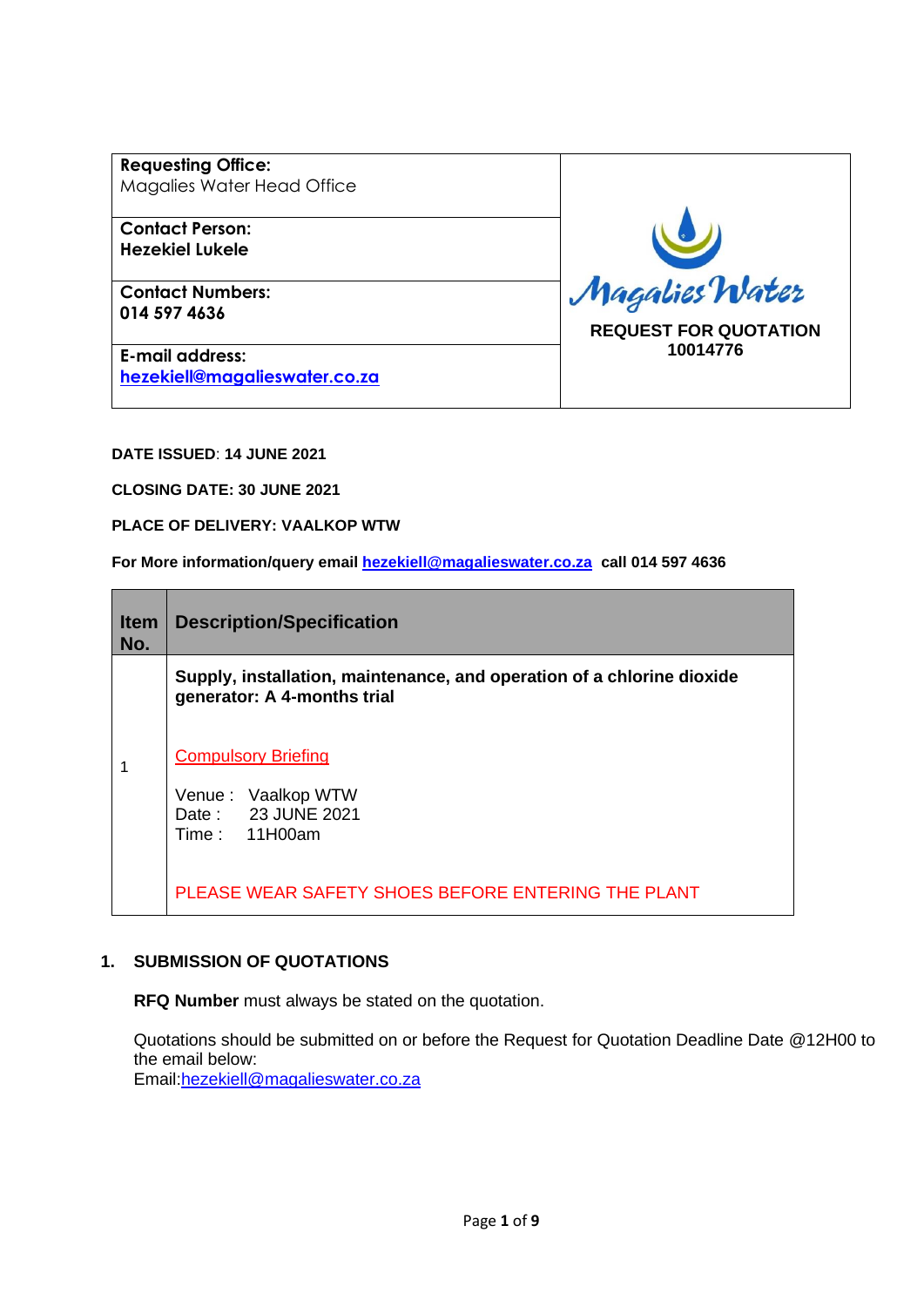## **2. SELECTION OF QUALIFYING QUOTATION**

The selection of the qualifying quotation will be at Magalies water's sole discretion. Magalies Water is under no obligation to accept any particular Quotation

### **3. EVALUATION**

The quotation shall be evaluated for responsiveness as follows:-

### **3.1 REQUIREMENTS:**

- 3.1.1 Submit a Valid certified B-BBEE Certificate/ Certified Sworn Affidavit
- 3.1.2 Completed and signed Declaration of Interest Form (SBD4)
- 3.1.3 State CSD Vendor number on the quotation
- 3.1.4 Quotation should state the physical address, contact details & Banking Details
- 3.1.5 The quotations will be evaluated in terms of the PPPFA using the 80:20 Preference point systems.

### **4. SPECIAL TERMS & CONDITIONS**

- 4.1 Quotations received after the closing date will not be accepted.
- 4.2 All costs to be included in the quotation.
- 4.3 Delivery must take place at the specified place.
- 4.4 Quotations validity should be clearly stated on the quotation.

**\*NB** Suppliers must be Tax Compliant on National Treasury Central Supplier Database at the time of the submission .**Non- Tax compliant suppliers will not be considered**

## **GENERAL TERMS AND CONDITIONS OF PURCHASE FOR DIRECT PURCHASE ORDERS**

- 1. Magalies Water must be notified in writing immediately if part or the whole of the order cannot be executed by the date stated in the order or any agreed variation thereof.
- 2. Delivery/Advice Notes quoting the relevant Magalies Water order number must accompany the goods/services.
- 3. An invoice in accordance with the order shall be delivered/posted to the address indicated in the order.
- 4. The word "Order" and the number allocated to the order 45……..by Magalies Water shall be quoted by the supplier on all correspondence, documents and packaging.
- 5. The risk of the goods shall remain with the supplier and shall only pass to Magalies Water after official written Magalies Water acceptance of the relevant Delivery Note.
- 6. Goods will only be received as regards to number and condition of packages. Inspection for compliance with Magalies Water requirements of the goods will take place within ten (10) days of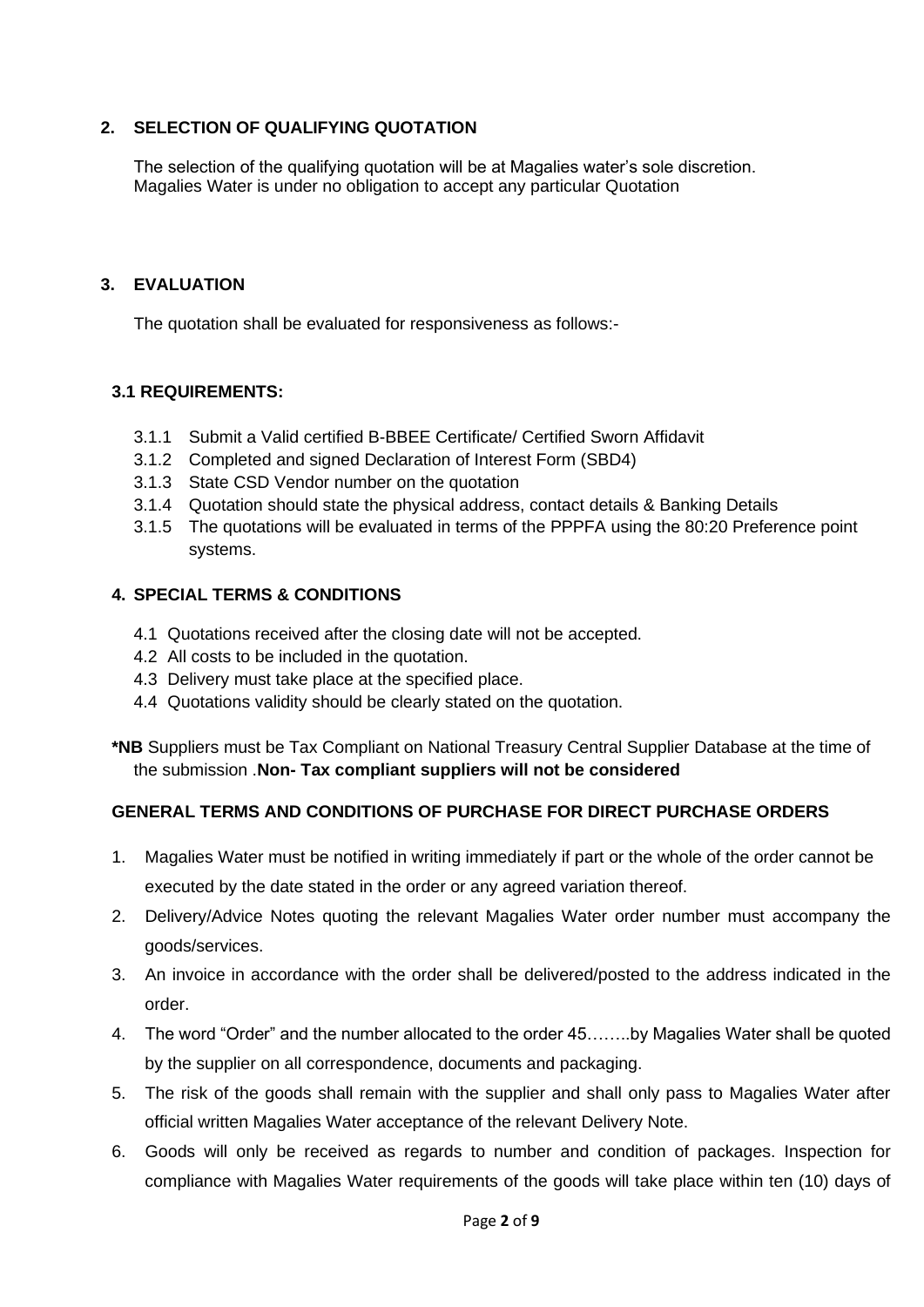delivery after which it will be accepted or rejected the risk and expense of the supplier until removal thereof.

- 7. Payment will be made within 30 days of date of statement and the acceptance of the goods by Magalies Water.
- 8. If the supplier fails to deliver the goods or render the service on or before the dates stated in the order, Magalies Water may reject such goods or service provided that ten (10) days' notice by telephone (to be confirmed in writing) has been given to the supplier.
- 9. Should the supplier fail to remedy the defective goods or service within ten (10) days Magalies Water may elect to cancel the order, return the defective goods and purchase the goods or acquire the service from another source. The supplier shall be liable for any additional cost
- 10. Only change in Value- Added Tax subsequent to the order date shall be for Magalies Water's account. No other variation in cost shall be for Magalies Water's account unless provided for in the quotation or tender and accepted by Magalies Water in writing
- 11. The order shall in all respect be construed in accordance with the laws of the Republic of South Africa and any competent South African court shall have jurisdiction in all disputes arising between the parties in regards thereto.
- 12. The supplier shall not assign or cede the order or any part thereof to any other person/organization without the written agreement of Magalies Water
- 13. The supplier undertakes to comply with the provisions of Section 10and 22 of the Occupational Health and Safety Act. 85 of 1993, insofar as they may be applicable.

# 14. **THESE CONDITIONS OF PURCHASE ARE THE ONLY CONDITIONS APPLICABLE TO THIS ORDER UNLESS OTHERWISE STATED AND REDUCED TO WRITING**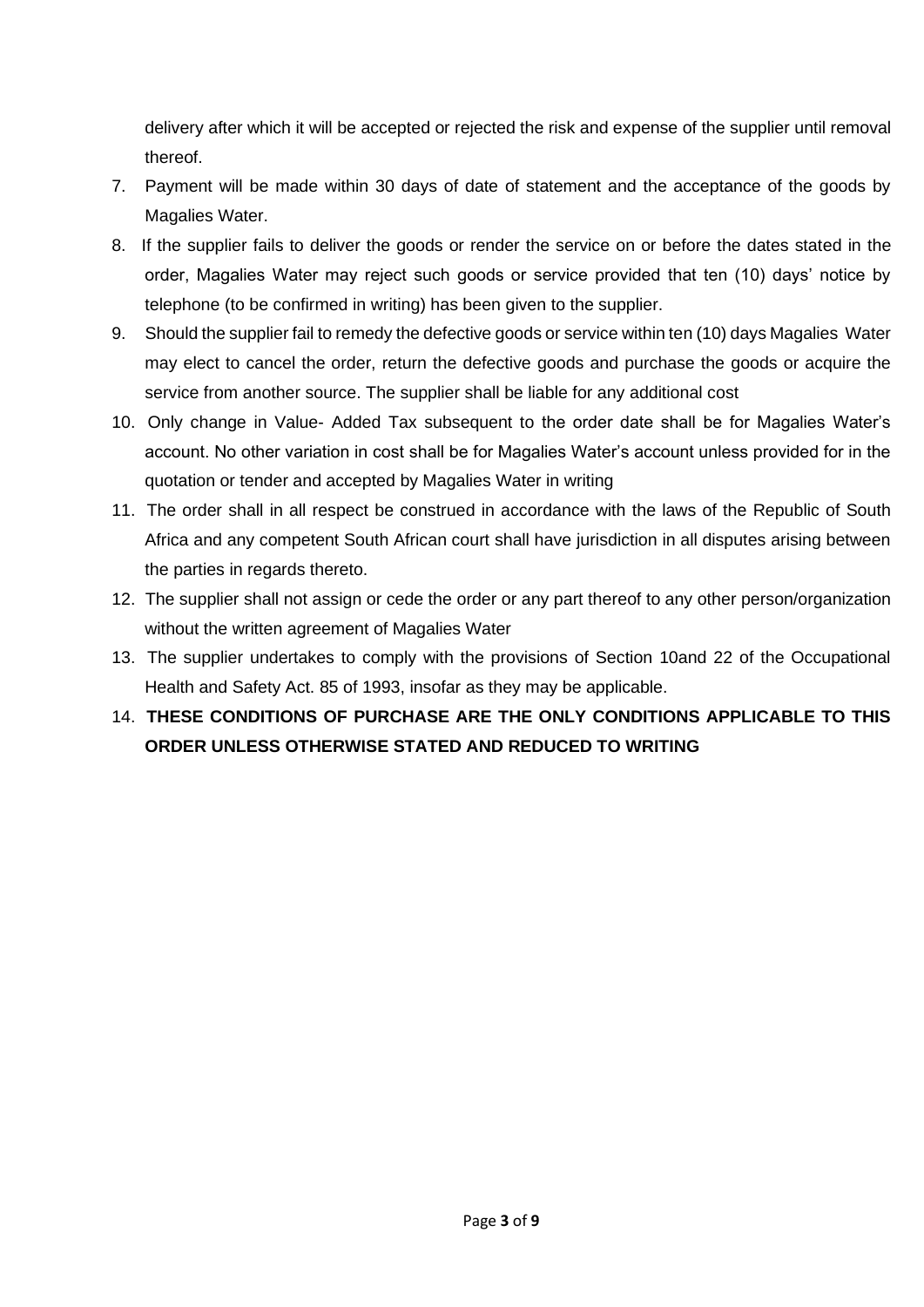# **DECLARATION OF INTEREST**

- 1. Any legal person, including persons employed by the state<sup>1</sup>, or persons having a kinship with persons employed by the state, including a blood relationship, may make an offer or offers in terms of this invitation to bid (includes a price quotation, advertised competitive bid, limited bid or proposal). In view of possible allegations of favouritism, should the resulting bid, or part thereof, be awarded to persons employed by the state, or to persons connected with or related to them, it is required that the bidder or his/her authorised representative declare his/her position in relation to the evaluating/adjudicating authority where
	- the bidder is employed by the state; and/or
	- the legal person on whose behalf the bidding document is signed, has a relationship with persons/a person who are/is involved in the evaluation and or adjudication of the bid(s), or where it is known that such a relationship exists between the person or persons for or on whose behalf the declarant acts and persons who are involved with the evaluation and or adjudication of the bid.

### 2. **In order to give effect to the above, the following questionnaire must be completed and submitted with the bid.**

| 2.1 |  |
|-----|--|
| 2.2 |  |
| 2.3 |  |
| 2.4 |  |
| 2.5 |  |
| 2.6 |  |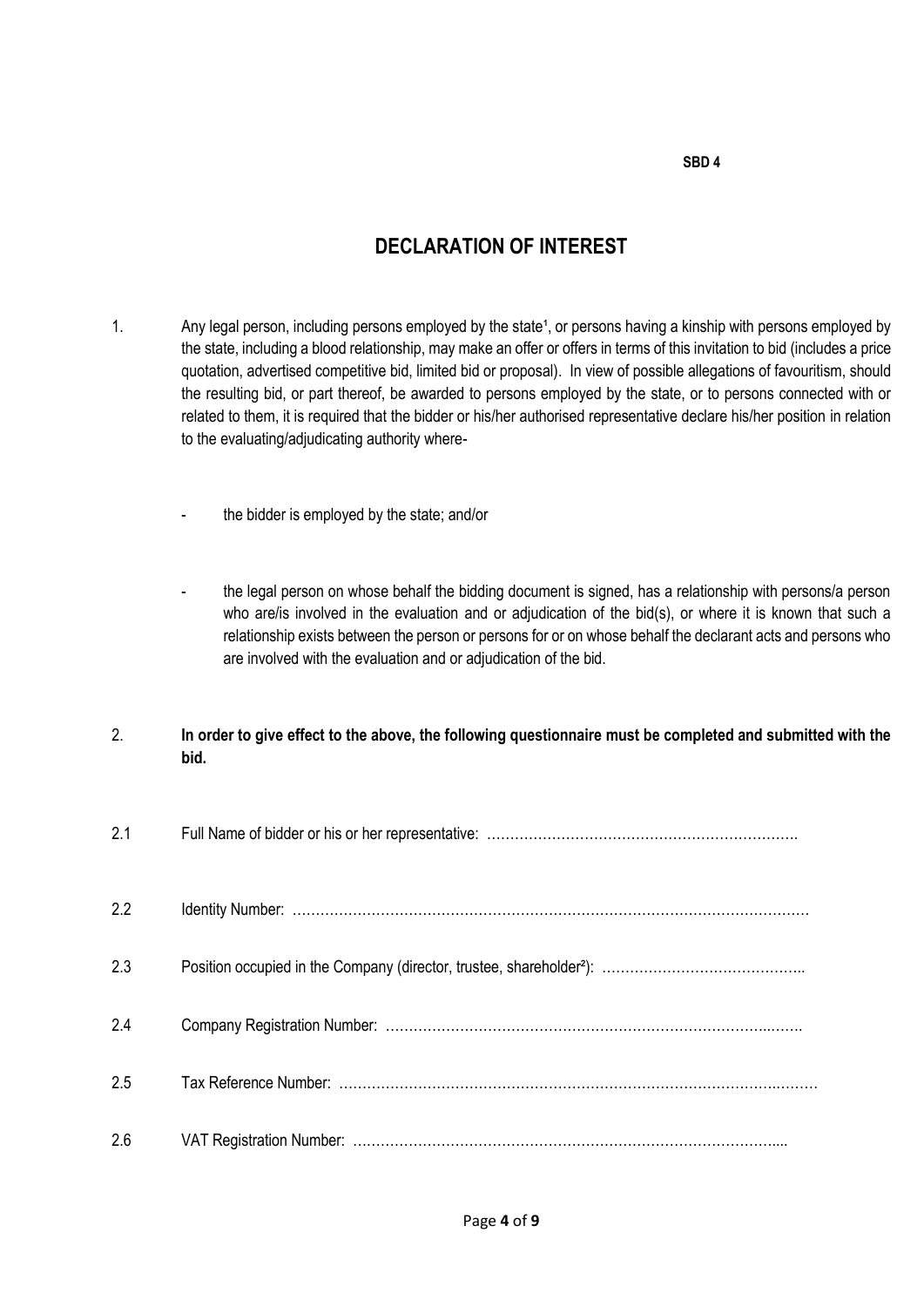- 2.6.1 The names of all directors / trustees / shareholders / members, their individual identity numbers, tax reference numbers and, if applicable, employee / persal numbers must be indicated in paragraph 3 below.
- <sup>1</sup>"State" means -
	- (a) any national or provincial department, national or provincial public entity or constitutional institution within the meaning of the Public Finance Management Act, 1999 (Act No. 1 of 1999);
	- (b) any municipality or municipal entity;
	- (c) provincial legislature;
	- (d) national Assembly or the national Council of provinces; or
	- (e) Parliament.

<sup>2"</sup>Shareholder" means a person who owns shares in the company and is actively involved in the management of the enterprise or business and exercises control over the enterprise.

| 2.7   | Are you or any person connected with the bidder            | YES / NO |
|-------|------------------------------------------------------------|----------|
|       | presently employed by the state?                           |          |
| 2.7.1 | If so, furnish the following particulars:                  |          |
|       | Name of person / director / trustee / shareholder/ member: |          |
|       | Name of state institution at which you or the person       |          |
|       | connected to the bidder is employed :                      |          |
|       | Position occupied in the state institution:                |          |
|       |                                                            |          |
|       | Any other particulars:                                     |          |
|       |                                                            |          |
|       |                                                            |          |
|       |                                                            |          |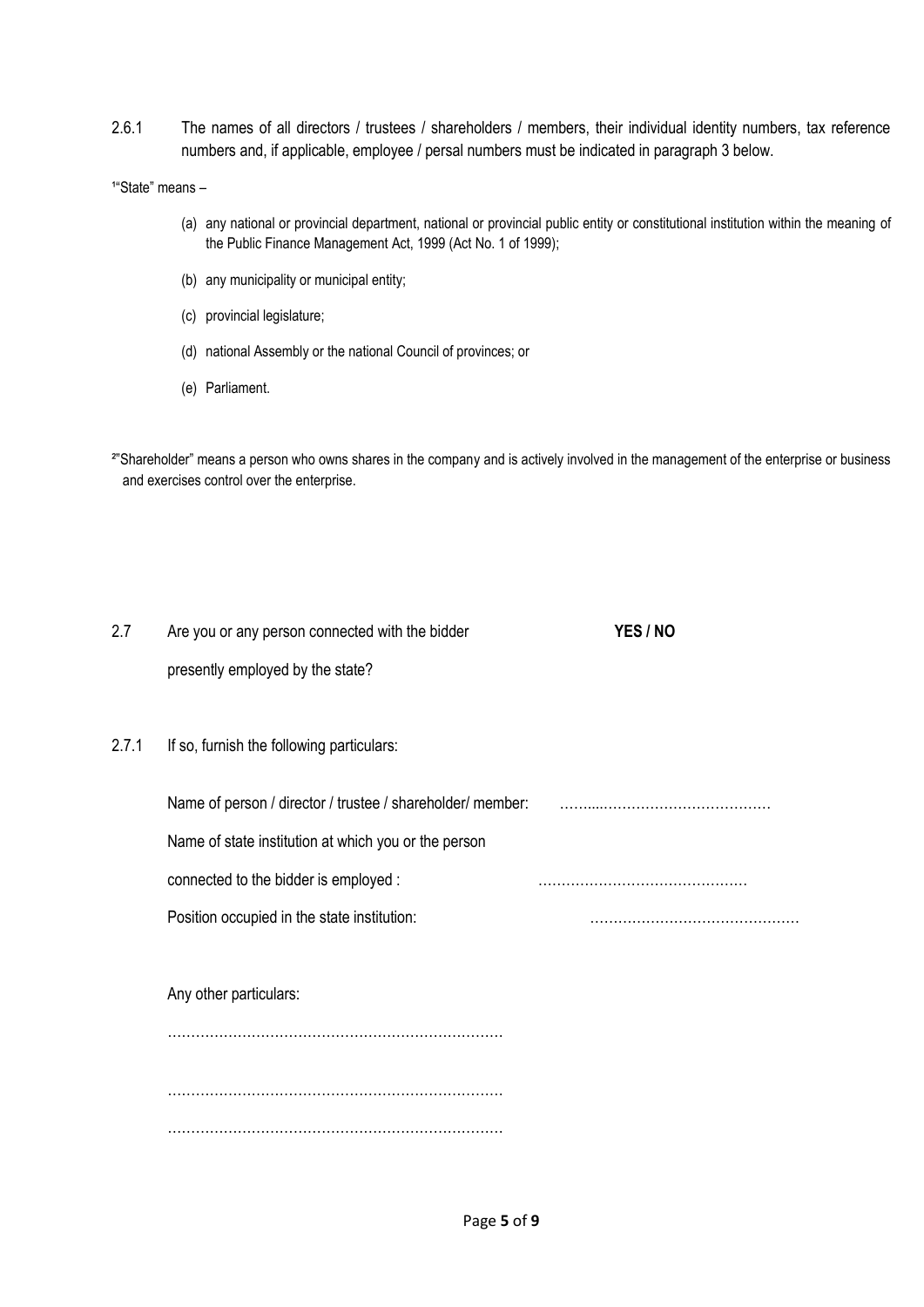| 2.7.2   | If you are presently employed by the state, did you obtain<br>the appropriate authority to undertake remunerative         | YES / NO |
|---------|---------------------------------------------------------------------------------------------------------------------------|----------|
|         | work outside employment in the public sector?                                                                             |          |
| 2.7.2.1 | If yes, did you attached proof of such authority to the bid<br>document?                                                  | YES / NO |
|         | (Note: Failure to submit proof of such authority, where                                                                   |          |
|         | applicable, may result in the disqualification of the bid.                                                                |          |
|         | 2.7.2.2 If no, furnish reasons for non-submission of such proof:                                                          |          |
|         |                                                                                                                           |          |
|         |                                                                                                                           |          |
|         |                                                                                                                           |          |
| 2.8     | Did you or your spouse, or any of the company's directors /<br>trustees / shareholders / members or their spouses conduct | YES / NO |
|         | business with the state in the previous twelve months?                                                                    |          |
| 2.8.1   | If so, furnish particulars:                                                                                               |          |
|         |                                                                                                                           |          |
|         |                                                                                                                           |          |
| 2.9     | Do you, or any person connected with the bidder, have<br>any relationship (family, friend, other) with a person           | YES / NO |
|         | employed by the state and who may be involved with                                                                        |          |
|         | the evaluation and or adjudication of this bid?                                                                           |          |
|         | 2.9.1If so, furnish particulars.                                                                                          |          |
|         |                                                                                                                           |          |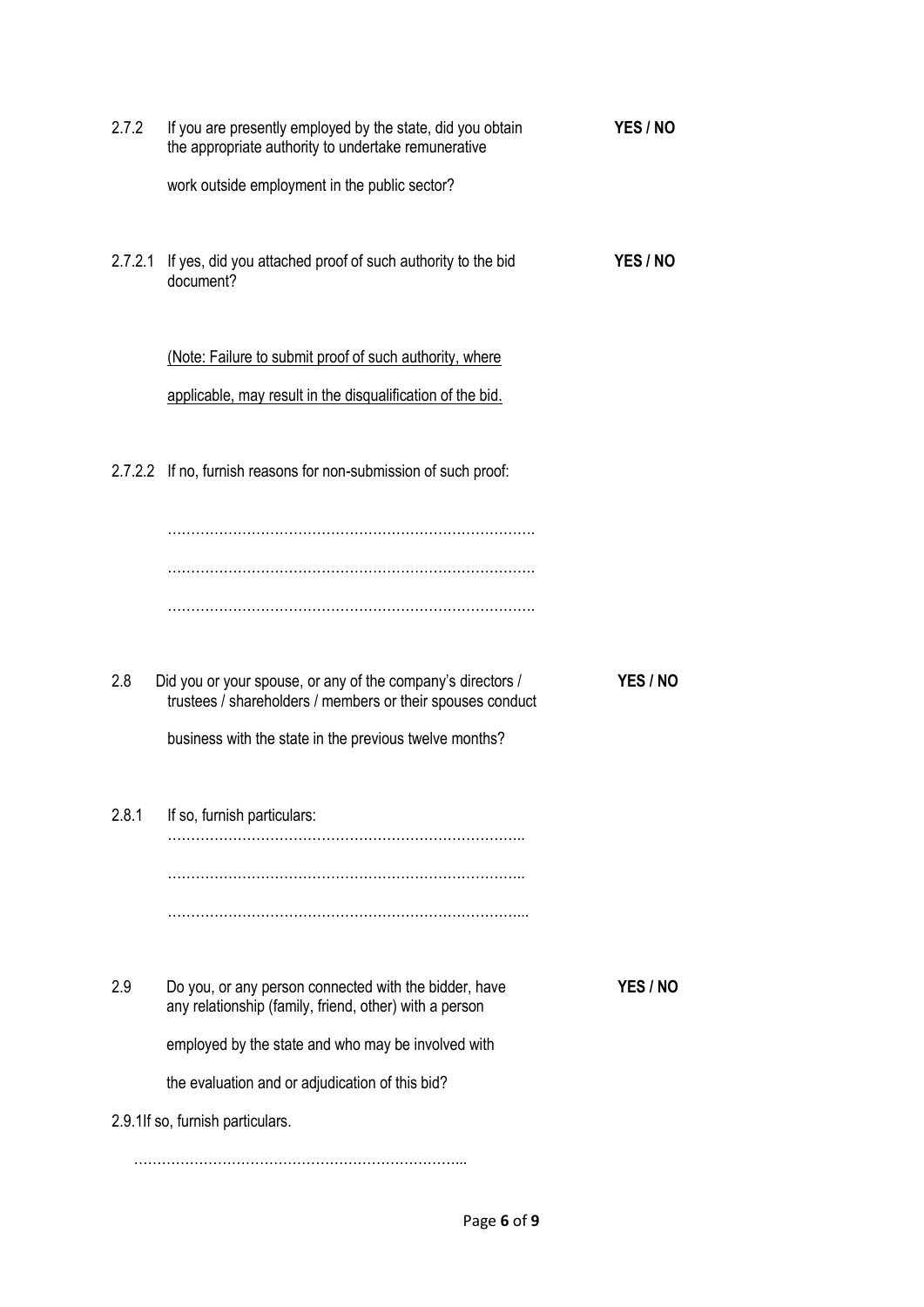…………………………………………………………..….  $\mathcal{L}_{\mathcal{M}}$ 

2.10 Are you, or any person connected with the bidder, **YES/NO** aware of any relationship (family, friend, other) between any other bidder and any person employed by the state who may be involved with the evaluation and or adjudication of this bid?

2.10.1 If so, furnish particulars**.**

……………………………………………………………… ……………………………………………………………… ………………………………………………………………

2.11 Do you or any of the directors / trustees / shareholders / members **YES/NO** of the company have any interest in any other related companies whether or not they are bidding for this contract?

2.11.1 If so, furnish particulars:

……………………………………………………………………………. . The same state of the state of the state of the state of the state of the state of the state of the state of the state of the state of the state of the state of the state of the state of the state of the state of the st …………………………………………………………………………….

**3 Full details of directors / trustees / members / shareholders.**

| <b>Full Name</b><br><b>Identity Number</b><br><b>Number</b> | Personal Tax Reference   State Employee Number<br>Persal Number |
|-------------------------------------------------------------|-----------------------------------------------------------------|
|-------------------------------------------------------------|-----------------------------------------------------------------|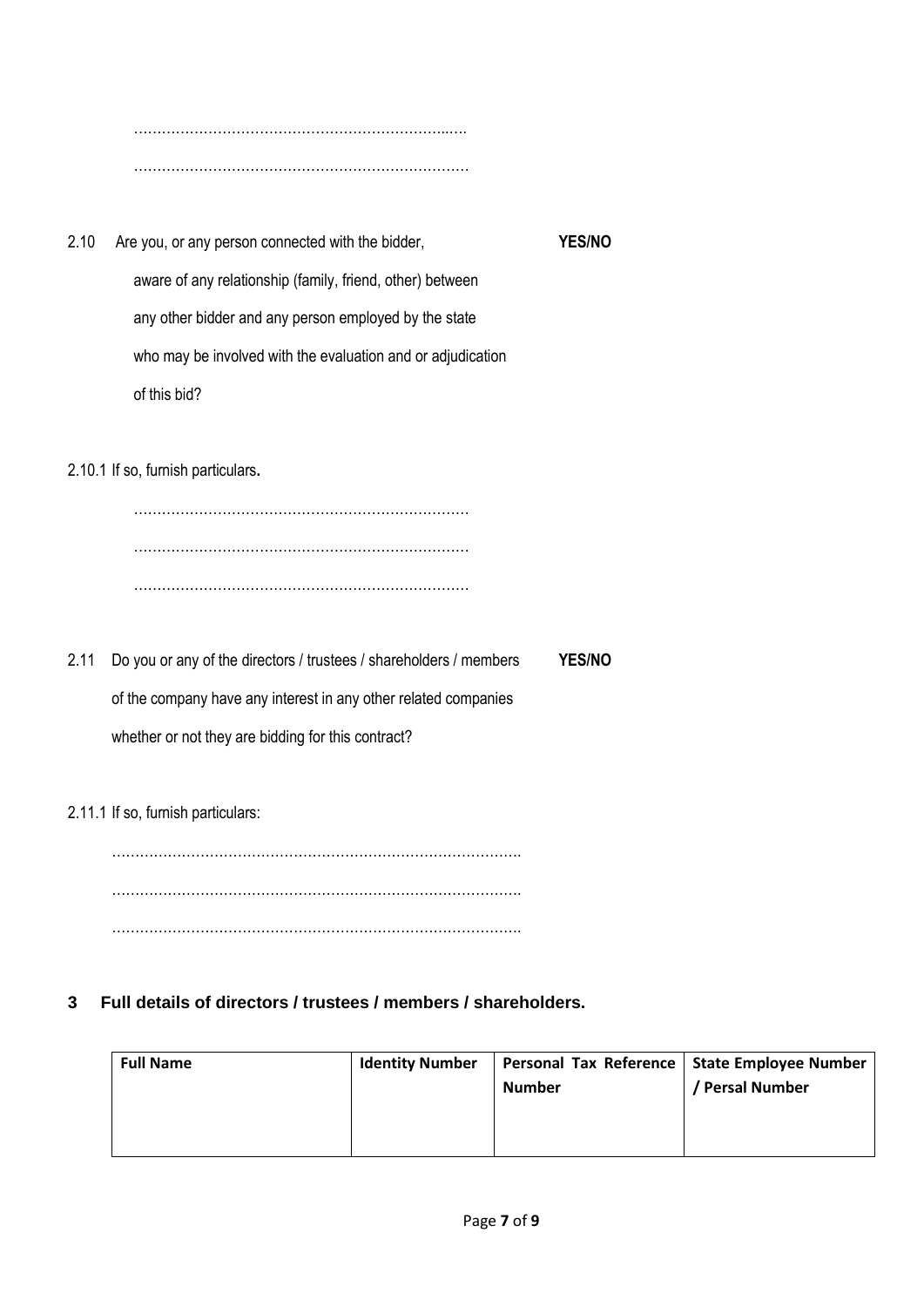## **4 DECLARATION**

I, THE UNDERSIGNED (NAME)………………………………………………………………………

CERTIFY THAT THE INFORMATION FURNISHED IN PARAGRAPHS 2 and 3 ABOVE IS CORRECT.

I ACCEPT THAT THE STATE MAY REJECT THE BID OR ACT AGAINST ME IN TERMS OF PARAGRAPH 23 OF THE GENERAL CONDITIONS OF CONTRACT SHOULD THIS DECLARATION PROVE TO BE FALSE.